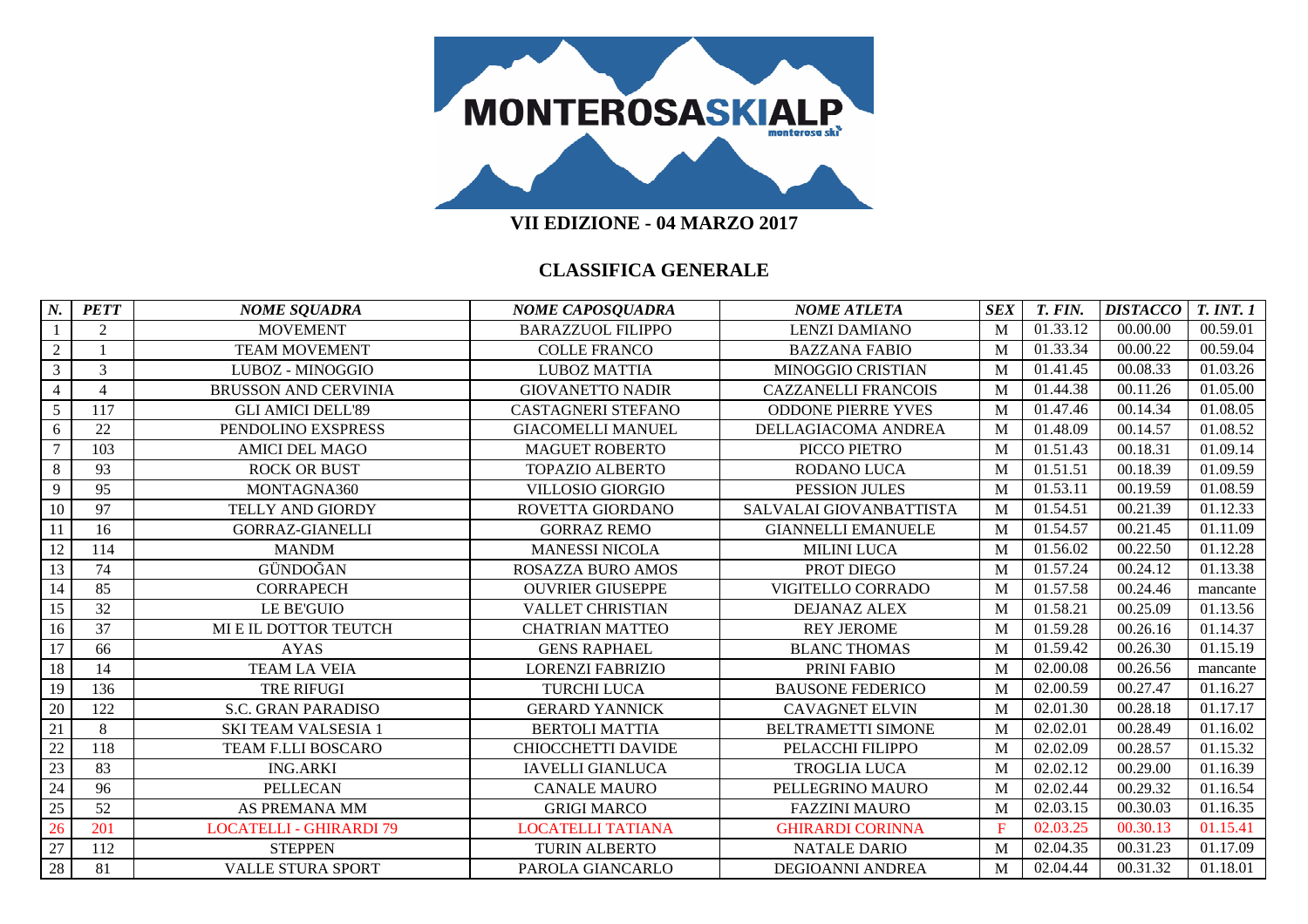

| N.              | <b>PETT</b> | <b>NOME SQUADRA</b>            | <b>NOME CAPOSQUADRA</b>        | <b>NOME ATLETA</b>        | <b>SEX</b> | T. FIN.  | <b>DISTACCO</b> | <b>T. INT. 1</b> |
|-----------------|-------------|--------------------------------|--------------------------------|---------------------------|------------|----------|-----------------|------------------|
| 29              | 17          | <b>MUSSATTI MOBILI</b>         | NICCO DAVIDE                   | MUSSATTI STEFANO          | M          | 02.04.47 | 00.31.35        | 01.17.53         |
| 30              | 111         | <b>ALEGHE</b>                  | <b>FERRO GUIDO</b>             | <b>VERONESE LUCIANO</b>   | M          | 02.04.48 | 00.31.36        | 01.16.50         |
| 31              | 101         | STEVEN-GIULIO                  | <b>FRASCHIA GIULIO</b>         | <b>MORINA STEVEN</b>      | M          | 02.05.02 | 00.31.50        | 01.17.30         |
| 32              | 91          | <b>SCIALPINISTI DI PIANURA</b> | <b>IAZZERI PAOLO</b>           | <b>DAVITE STEFANO</b>     | M          | 02.05.35 | 00.32.23        | 01.18.39         |
| 33              | 78          | <b>U.S.D. CAMPOFONTANA</b>     | <b>GRISI FRANCESCO</b>         | <b>RONCARI LORIS</b>      | M          | 02.06.01 | 00.32.49        | 01.22.18         |
| 34              | 88          | <b>AYAS VARAITA</b>            | SIBONA STEFANO                 | NICOLET MATTEO            | M          | 02.06.37 | 00.33.25        | 01.19.24         |
| 35              | 56          | PAGLIAGIULIANO                 | <b>GIULIANO ALBERTO MATTEO</b> | PAGLIA PIERCARLO          | M          | 02.06.48 | 00.33.36        | 01.20.03         |
| 36              | 121         | <b>AIROLS-LOLLO TEAM</b>       | <b>AIROLA FEDERICO</b>         | MINEO LORENZO             | M          | 02.06.48 | 00.33.36        | mancante         |
| 37              | 11          | I DUU MAT DELLA GRIGNA         | ORLANDI ARRIGONI GABRIELE      | <b>BELLATI MARCO</b>      | M          | 02.06.50 | 00.33.38        | 01.19.19         |
| 38              | 39          | <b>BONADEGHIBO</b>             | <b>GHIBAUDO ALESSANDRO</b>     | <b>BONADE' RIS FRANCO</b> | M          | 02.07.14 | 00.34.02        | 01.18.29         |
| 39              | 146         | API-COSTAMAGNA                 | <b>API ALBERTO</b>             | COSTAMAGNA CRISTIAN       | M          | 02.07.17 | 00.34.05        | 01.17.47         |
| 40              | 79          | I TO RET TO TORS               | <b>NEX ANDREA</b>              | <b>CARREL STEFANO</b>     | M          | 02.08.16 | 00.35.04        | 01.20.03         |
| 41              | 15          | <b>TRISKI</b>                  | <b>BONIFACINO MATTEO</b>       | <b>VERGANO GABRIELE</b>   | M          | 02.08.23 | 00.35.11        | 01.20.13         |
| 42              | 61          | <b>AMICI PER LE PELLI</b>      | <b>GRASSI CRISTIAN</b>         | <b>ANDERLINI ROBERTO</b>  | M          | 02.08.30 | 00.35.18        | 01.20.17         |
| 43              | 80          | <b>CHALLANDGABY</b>            | <b>CLERINO REMO</b>            | <b>STEVENIN MAURO</b>     | M          | 02.08.31 | 00.35.19        | 01.21.07         |
| 44              | 73          | <b>LTH</b>                     | <b>BERGER EDDY SERAFINO</b>    | <b>COLLOMB GABRIELE</b>   | M          | 02.09.26 | 00.36.14        | 01.21.26         |
| 45              | 64          | <b>BAIARDI - CAUCINO</b>       | <b>BAIARDI LUCA</b>            | <b>CAUCINO ROBERTO</b>    | M          | 02.09.53 | 00.36.41        | 01.20.20         |
| 46              | 123         | <b>I CINGHIALI</b>             | <b>USSEGLIO PRINSI SAMUELE</b> | <b>REY STEFANO</b>        | M          | 02.10.17 | 00.37.05        | 01.21.19         |
| 47              | 41          | RUBBO-LUCIANAZ                 | <b>RUBBO IGOR</b>              | LUCIANAZ MICHEL           | M          | 02.10.21 | 00.37.09        | 01.22.24         |
| 48              | 50          | MECC TEAM                      | <b>MANES ANDREA</b>            | <b>GORLA CARLO</b>        | M          | 02.10.37 | 00.37.25        | 01.21.15         |
| 49              | 130         | <b>VALLE VARAITA</b>           | <b>BERNARDI GERMANO</b>        | <b>GARNERO COSTANZO</b>   | M          | 02.10.41 | 00.37.29        | 01.21.23         |
| 50              | 13          | <b>AZZURRI DEL CERVINO</b>     | <b>BRAIDA GUIDO</b>            | DI CARLO GUIDO            | M          | 02.10.42 | 00.37.30        | 01.21.32         |
| 51              | 109         | TNT VALCHISONE                 | <b>FERRERO OMAR</b>            | <b>TANOTTI ROBERTO</b>    | M          | 02.10.45 | 00.37.33        | 01.21.48         |
| 52              | 30          | <b>I PERRUQUET</b>             | PERRUQUET RUDY                 | PERRUQUET JEROME          | M          | 02.10.54 | 00.37.42        | 01.21.09         |
| 53              | 75          | <b>TANTO X</b>                 | <b>COSTAZ REMY</b>             | MENEL STEPHANE            | M          | 02.11.09 | 00.37.57        | 01.23.29         |
| 54              | 35          | ALE-IVO                        | PUSCEDDU ALESSANDRO            | <b>LAZIER IVO</b>         | M          | 02.11.14 | 00.38.02        | mancante         |
| $\overline{55}$ | 126         | <b>ALTITUDE RACE</b>           | <b>VESCOVI MANUEL</b>          | <b>BREDA ALESSIO</b>      | M          | 02.11.34 | 00.38.22        | 01.22.32         |
| $\overline{56}$ | $\tau$      | <b>SNOWBUSTERS</b>             | <b>CLOS CHRISTOPHE</b>         | <b>VALLET JEAN LOUIS</b>  | M          | 02.12.01 | 00.38.49        | 01.23.40         |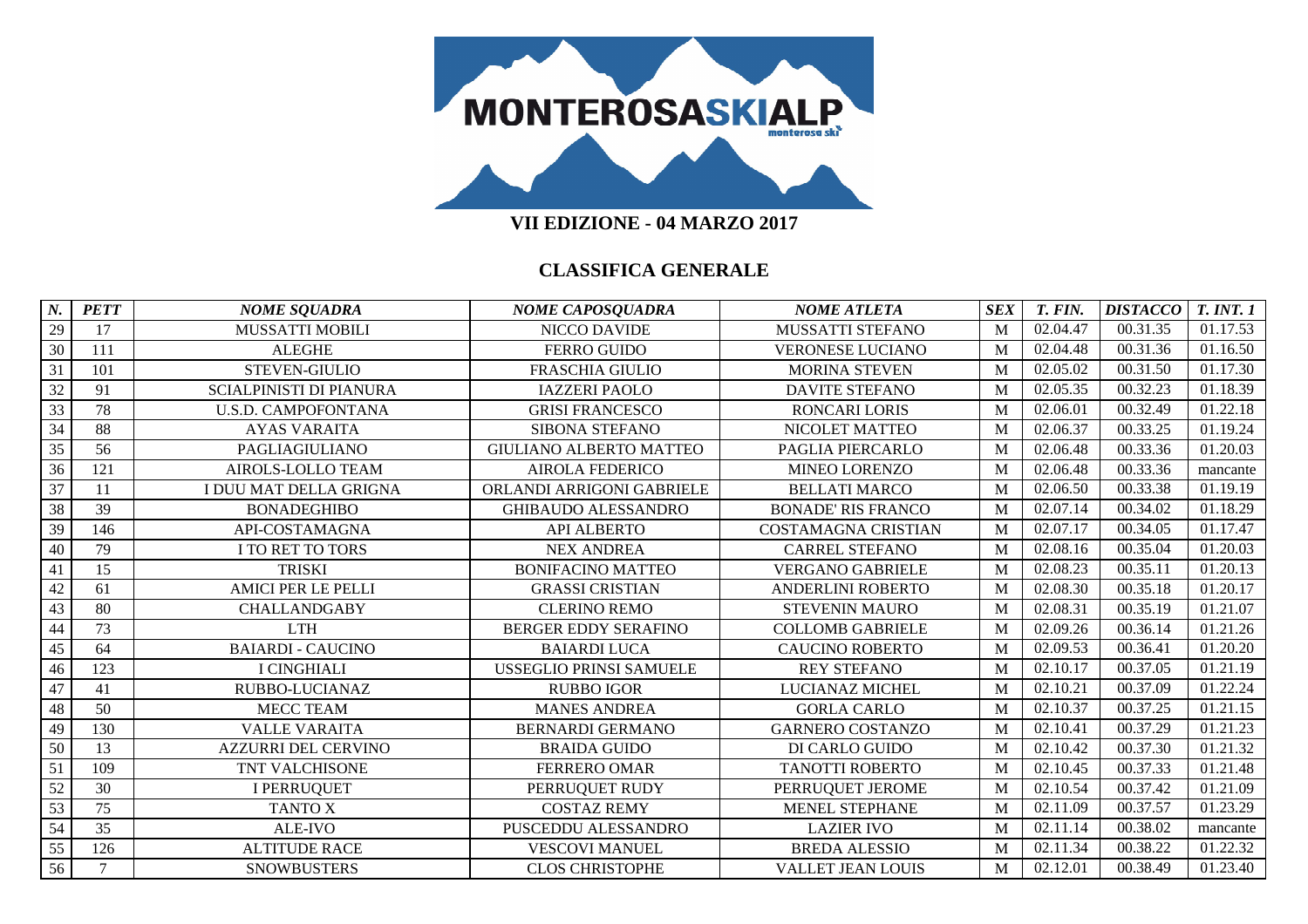

| N. | <b>PETT</b>     | <b>NOME SQUADRA</b>            | <b>NOME CAPOSQUADRA</b>      | <b>NOME ATLETA</b>         | <b>SEX</b>   | T. FIN.  | <b>DISTACCO</b> | <b>T. INT. 1</b> |
|----|-----------------|--------------------------------|------------------------------|----------------------------|--------------|----------|-----------------|------------------|
| 57 | 84              | <b>MAGNI/MARCON</b>            | MAGNI ALBERTO                | <b>MARCON STEFANO</b>      | M            | 02.12.55 | 00.39.43        | mancante         |
| 58 | 202             | <b>LE NOVELLE</b>              | <b>GIOVANDO CHIARA</b>       | <b>BONIN CHARLOTTE</b>     | $\mathbf{F}$ | 02.12.58 | 00.39.46        | 01.22.34         |
| 59 | 9               | SPIETATI-BELALADINIA           | <b>GRANDI WALTER</b>         | PASCAL LUCA                | M            | 02.13.06 | 00.39.54        | mancante         |
| 60 | 60              | <b>JACKJOCK</b>                | <b>JOCOLLE' HENRI</b>        | <b>JACQUEMOD ANDRE</b>     | M            | 02.13.13 | 00.40.01        | 01.22.27         |
| 61 | 59              | I ROC                          | ROCCHI NICOLA                | ROCCHI DELFO               | M            | 02.13.19 | 00.40.07        | 01.23.35         |
| 62 | $\overline{34}$ | <b>SCI CLUB VALLE MAIRA</b>    | <b>MARITAN SERGIO</b>        | <b>RIVOIRA PIERBIAGIO</b>  | M            | 02.13.26 | 00.40.14        | mancante         |
| 63 | 5 <sup>5</sup>  | SPORTSPECIALIST                | DEMONTE PAOLO FEDERICO       | <b>BORGONOVO ROBERTO</b>   | M            | 02.13.36 | 00.40.24        | 01.23.36         |
| 64 | 18              | <b>IMPROVVISATI</b>            | <b>RAMELLA PAOLO</b>         | <b>MARCHIONNATTI MAURO</b> | M            | 02.14.06 | 00.40.54        | 01.23.36         |
| 65 | 82              | <b>GLOIRES D'ANTANT</b>        | <b>CARGNINO ANDREA</b>       | <b>GIANNUZZI SIMONE</b>    | M            | 02.14.36 | 00.41.24        | 01.24.05         |
| 66 | 90              | <b>SCUOLA SCI MONTEROSA</b>    | <b>JACCOND HERVE</b>         | <b>CANEPA EZIO</b>         | M            | 02.14.53 | 00.41.41        | 01.23.43         |
| 67 | 33              | <b>VALSABBINI DOC</b>          | <b>GIACOMINI MIRCO</b>       | <b>GIORI PAOLO</b>         | M            | 02.14.58 | 00.41.46        | 01.24.35         |
| 68 | 124             | <b>VALDIGNE</b>                | <b>MARCHIORO LUIGI</b>       | <b>OLMI DAVIDE</b>         | M            | 02.15.46 | 00.42.34        | 01.23.51         |
| 69 | 106             | <b>DYNAMIS</b>                 | <b>GHEZZI CHRISTIAN</b>      | <b>BRUNATI LUCA</b>        | M            | 02.17.04 | 00.43.52        | 01.23.52         |
| 70 | 36              | LAZZARIGHIDINELLI              | <b>LAZZARI DOMENICO</b>      | <b>GHIDINELLI LUCA</b>     | M            | 02.17.17 | 00.44.05        | 01.18.22         |
| 71 | 47              | <b>GLI ARCI</b>                | <b>CIFRA EMILIANO MARIA</b>  | <b>ARCARO GIANLUCA</b>     | M            | 02.18.05 | 00.44.53        | 01.23.41         |
| 72 | 131             | <b>SKIALP BAGNOLO PIEMONTE</b> | PRON IMERIO                  | <b>BRUNOFRANCO PAOLO</b>   | M            | 02.18.11 | 00.44.59        | 01.23.37         |
| 73 | 26              | <b>TEAM ORCO VALLEY</b>        | <b>BLANCHETTI MARCO</b>      | <b>SILETTO MATTEO</b>      | M            | 02.18.19 | 00.45.07        | 01.24.27         |
| 74 | 110             | <b>STEFA-MINO</b>              | STEFANETTI DAVIDE            | MINOLETTI ALESSIO          | M            | 02.18.38 | 00.45.26        | 01.20.46         |
| 75 | 119             | <b>BERGTEAM</b>                | <b>CIRAVEGNA ERNESTO</b>     | <b>ANSALDO DADIVE</b>      | M            | 02.18.52 | 00.45.40        | 01.25.03         |
| 76 | 207             | RIVIERO-MASTROTA               | <b>RIVERO SILVIA</b>         | <b>MASTROTA NATALIA</b>    | E            | 02.18.55 | 00.45.43        | 01.27.51         |
| 77 | 45              | <b>I PELLEGRINI</b>            | <b>LEONE MATTEO</b>          | POL GUALTIERO              | M            | 02.19.09 | 00.45.57        | 01.25.17         |
| 78 | 40              | I CAMOSCI DELLA VALLE MAIRA    | <b>RINAUDO ANGELO</b>        | <b>VIRANO OSCAR</b>        | M            | 02.19.31 | 00.46.19        | 01.26.24         |
| 79 | 21              | <b>BAUDIN-MORET</b>            | <b>MORET THIERRY</b>         | <b>BAUDIN ALDO</b>         | M            | 02.20.15 | 00.47.03        | 01.24.59         |
| 80 | 55              | SKI TEAM VALSESIA ALAGNA       | <b>GAMBARINI MANUEL</b>      | FUMAGALLI ALESSANDRO       | M            | 02.20.16 | 00.47.04        | mancante         |
| 81 | 205             | <b>CAZZANELLI/TRAVI</b>        | <b>CAZZANELLI ALESSANDRA</b> | <b>TRAVI FRANCESCA</b>     | F            | 02.20.38 | 00.47.26        | 01.26.06         |
| 82 | 120             | <b>FABRIZIO</b>                | DI RENZO FABRIZIO            | <b>CORSI ADOLFO</b>        | M            | 02.20.43 | 00.47.31        | 01.25.54         |
| 83 | 87              | <b>BE THE ONE</b>              | PERAUDO CARLO                | <b>CIRILLO JHONATHAN</b>   | M            | 02.21.03 | 00.47.51        | 01.27.04         |
| 84 | 115             | <b>SKI TEAM VALSESIA 2</b>     | <b>GARRONE GIANLUCA</b>      | DE BIAGGI LUCA             | M            | 02.21.44 | 00.48.32        | 01.27.48         |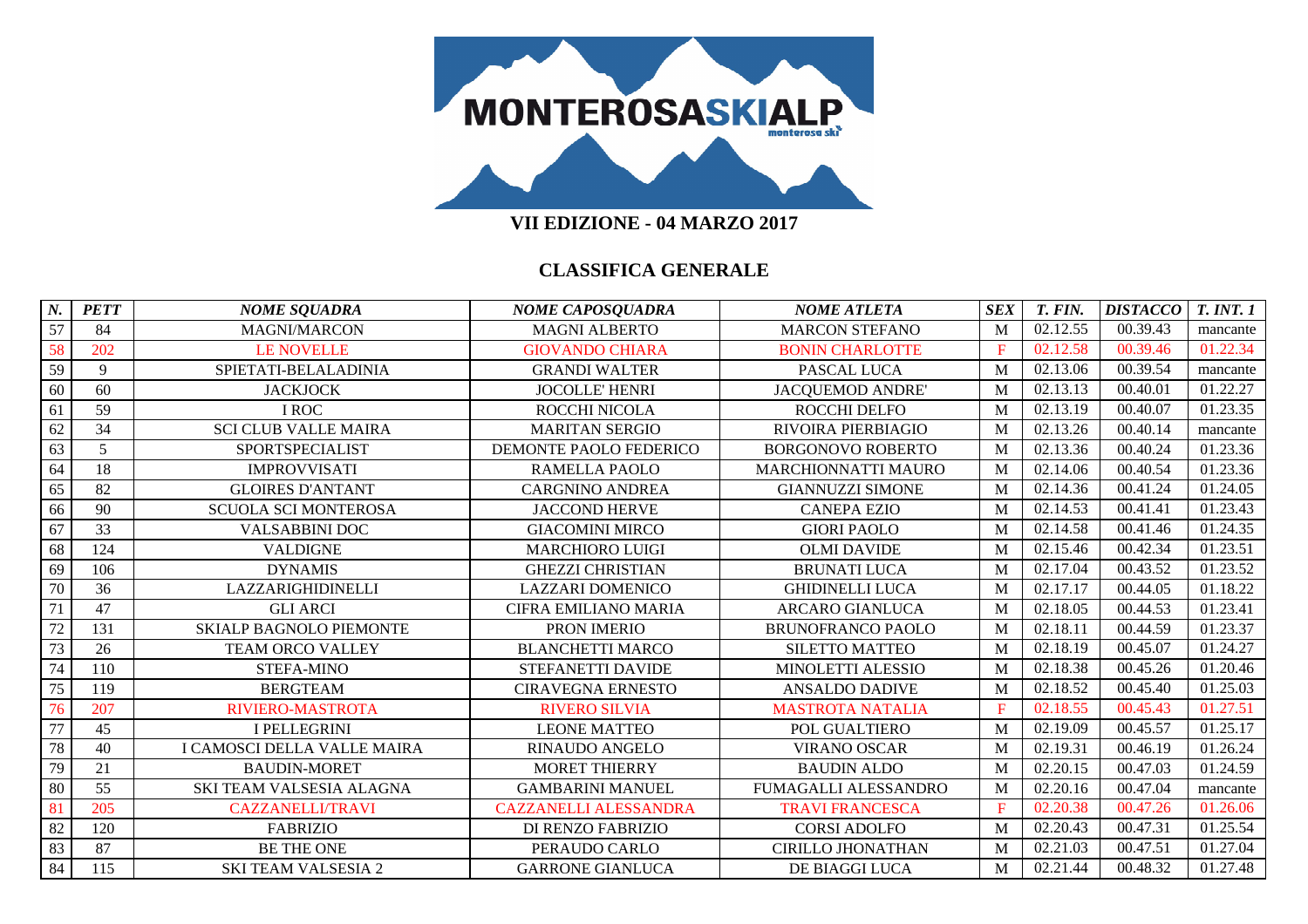

| N.  | <b>PETT</b> | <b>NOME SQUADRA</b>              | <b>NOME CAPOSQUADRA</b>        | <b>NOME ATLETA</b>              | <b>SEX</b>  | T. FIN.  | <b>DISTACCO</b> | <b>T. INT. 1</b>      |
|-----|-------------|----------------------------------|--------------------------------|---------------------------------|-------------|----------|-----------------|-----------------------|
| 85  | 44          | VALCHIUSELLA II                  | <b>BRESSAN ALBERTO</b>         | <b>GALISSE VALTER</b>           | M           | 02.22.01 | 00.48.49        | 01.26.48              |
| 86  | 203         | <b>TARDIVE</b>                   | <b>TITOLO CLAUDIA</b>          | <b>MIRAVALLE RAFFAELLA</b>      | F           | 02.22.08 | 00.48.56        | 01.27.39              |
| 87  | 147         | <b>BUSCA-FERRARIS</b>            | <b>BUSCA ANDREA</b>            | FERRARIS GIOVANNI               | M           | 02.23.07 | 00.49.55        | 01.27.53              |
| 88  | 72          | <b>GIURIASKI TEAM</b>            | <b>BOHRER OLIVIER FRANCOIS</b> | <b>FRANGI ATTILIO</b>           | M           | 02.23.32 | 00.50.20        | 01.28.58              |
| 89  | 29          | <b>BIANCO REZZARO</b>            | <b>REZZARO DANIELE</b>         | <b>BIANCO ALESSANDRO</b>        | M           | 02.23.37 | 00.50.25        | 01.28.10              |
| 90  | 10          | CICLI LUCCHINI TEAM              | <b>CONTOZ IGOR</b>             | <b>ARNAUDO CLAUDIO</b>          | M           | 02.23.58 | 00.50.46        | mancante              |
| 91  | 71          | SKISKY_NR                        | NEVOLA DOMENICO                | RIZZOLO MASSIMILIANO            | M           | 02.24.12 | 00.51.00        | 01.30.58              |
| 92  | 129         | <b>IVOANDRE</b>                  | <b>COMINELLI ANDREA</b>        | <b>CODENOTTI IVO</b>            | M           | 02.24.12 | 00.51.00        | 01.28.05              |
| 93  | 102         | <b>BITO</b>                      | <b>GIACHELLO GABRIELE</b>      | <b>MARANGONE MARCO</b>          | M           | 02.24.29 | 00.51.17        | 01.29.29              |
| 94  | 63          | <b>BUFA LA BUFAROLA</b>          | PANZERI NICOLA                 | <b>EULOGIO RICCARDO</b>         | M           | 02.24.30 | 00.51.18        | 01.29.35              |
| 95  | 49          | <b>ANDREA E FERNANDO</b>         | DE ALESSANDRI ANDREA           | RE FIORENTIN FERNANDO           | M           | 02.24.54 | 00.51.42        | 01.29.07              |
| 96  | 69          | I LUPI CECOSLOVACCHI             | <b>BONGIOVANNI DAVIDE</b>      | <b>COTTIN BRUNO</b>             | M           | 02.25.45 | 00.52.33        | 01.29.49              |
| 97  | 12          | <b>BD8 TEAM</b>                  | <b>MUSOTTO DARIO</b>           | <b>DUCA SILVIA</b>              | M           | 02.25.49 | 00.52.37        | 01.29.53              |
| 98  | 53          | <b>BERGONA</b>                   | <b>CARCANO GAETANO</b>         | <b>BOLIS MATTEO</b>             | M           | 02.26.03 | 00.52.51        | 01.30.05              |
| 99  | 204         | <b>SCI CLUB CORRADO GEX</b>      | <b>PRAMOTTON VALERIE</b>       | <b>MELMBERG KARIN ELISABETH</b> | $\mathbf F$ | 02.26.22 | 00.53.10        | 01.30.21              |
| 100 | 142         | <b>GRAZIANO-PERRON</b>           | <b>GRAZIANO ALEX</b>           | PERRON MATTEO                   | M           | 02.27.21 | 00.54.09        | 01.33.25              |
| 101 | 135         | <b>FORTISSIMI</b>                | <b>CHIUMINATTO DANIELE</b>     | <b>AMERIO MARCO</b>             | M           | 02.27.29 | 00.54.17        | 01.28.40              |
| 102 | 108         | <b>PONTEMAGLIO</b>               | PADERNO MARCO                  | <b>FERRARIS ALICE</b>           | M           | 02.27.32 | 00.54.20        | 01.28.51              |
| 103 | 86          | <b>ARCADU BARBERIS</b>           | <b>ARCADU ANDREA</b>           | <b>BARBERIS GIOVANNI</b>        | M           | 02.27.38 | 00.54.26        | 01.30.18              |
| 104 | 89          | <b>VALLEMAIRA</b>                | <b>ICARDI MARIANO</b>          | MAZZUCOTELLI ALBERTO            | M           | 02.28.08 | 00.54.56        | 01.30.47              |
| 105 | 107         | <b>ANTO E GIO</b>                | MANUNZA ANTONIO                | ROVERI GIOVANNI                 | M           | 02.28.58 | 00.55.46        | 01.33.15              |
| 106 | 132         | <b>GLI OSSOLANI</b>              | <b>GIACOLETTI LUCA</b>         | <b>FANTONE ROBERTO</b>          | M           | 02.29.21 | 00.56.09        | mancante              |
| 107 | 100         | <b>I GUEINI</b>                  | <b>MENEGON ALAN</b>            | <b>SCHIARA LUIGI GIUSEPPE</b>   | M           | 02.30.42 | 00.57.30        | 01.32.20              |
| 108 | 46          | <b>COURMAYEUR TRAILERS</b>       | MISEROCCHI STEFANO             | <b>VAGLIASINDI MARCO</b>        | M           | 02.30.46 | 00.57.34        | 01.30.16              |
| 109 | 19          | <b>SCI CLUB AMIS DE VERRAYES</b> | <b>ENRICO DAVIDE</b>           | <b>CHAPELLU RYAN</b>            | M           | 02.30.49 | 00.57.37        | 01.31.31              |
| 110 | 23          | <b>BALDASSARRE-BOVET</b>         | <b>BALDASSARRE EMANUELE</b>    | <b>BOVET MATTEO</b>             | M           | 02.31.21 | 00.58.09        | $\overline{01.31.23}$ |
| 111 | 98          | <b>MENEZ DEMATTIA</b>            | <b>MENETTO MARIO</b>           | <b>DEMATTIA SIMONE</b>          | M           | 02.31.28 | 00.58.16        | 01.32.08              |
| 112 | 67          | <b>SCI CLUB VALCHIUSELLA 1</b>   | ZENERINO ENRICO CESARE         | PERNA ANDREA                    | M           | 02.33.08 | 00.59.56        | 01.35.05              |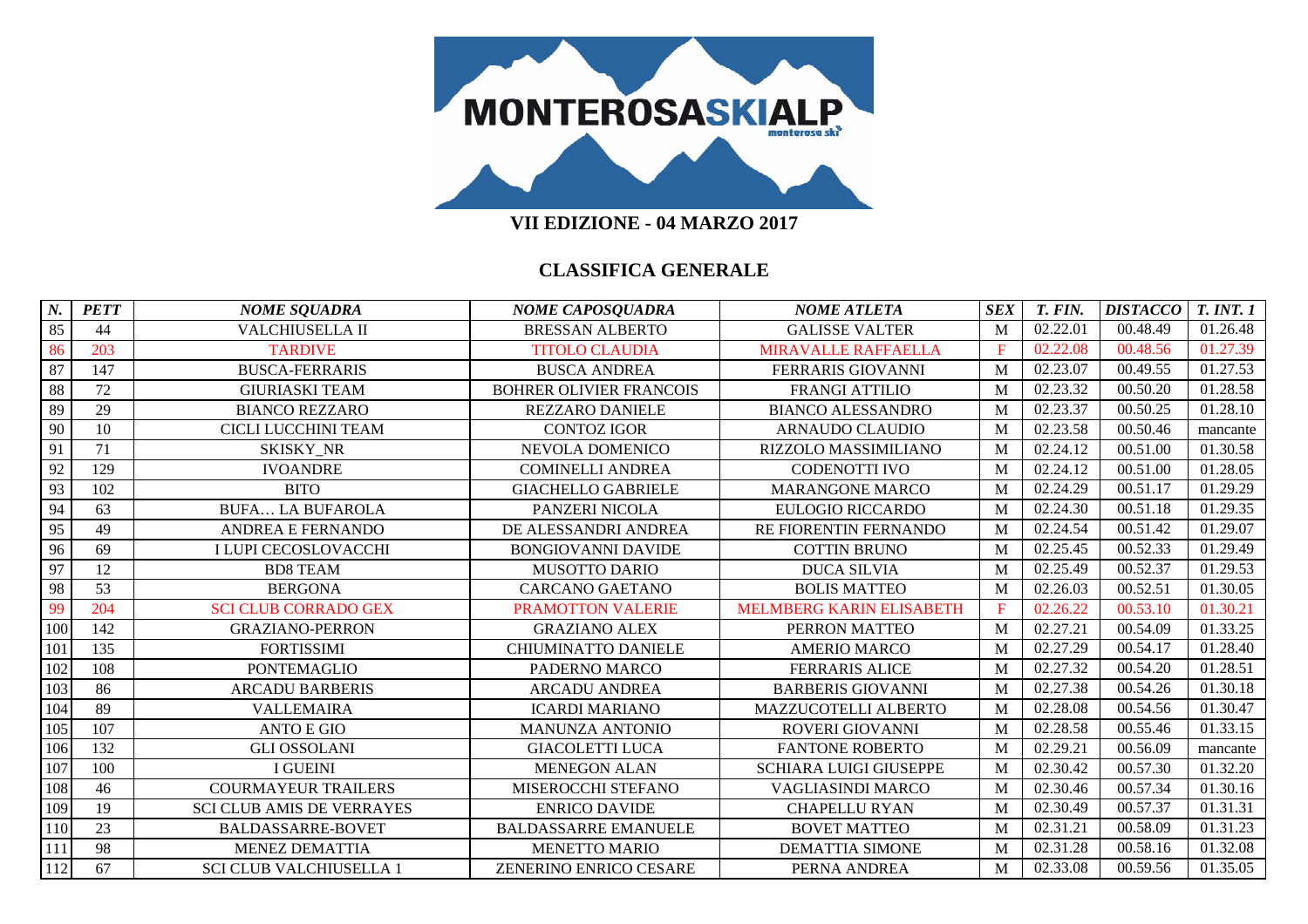

**VII EDIZIONE - 04 MARZO 2017**

| $N_{\cdot}$ | <b>PETT</b> | <b>NOME SQUADRA</b>               | <b>NOME CAPOSQUADRA</b>  | <b>NOME ATLETA</b>        | <b>SEX</b> | T. FIN.  | <b>DISTACCO</b> | <b>T. INT. 1</b> |
|-------------|-------------|-----------------------------------|--------------------------|---------------------------|------------|----------|-----------------|------------------|
| 113         | 125         | SGARIA-DEMARCO                    | DE MARCO CLAUDIO         | <b>SGARIA ROBERTO</b>     | M          | 02.34.05 | 01.00.53        | 01.36.50         |
| 114         | 38          | <b>ROAD TO CERVINO</b>            | DEL COL ROBERTO          | <b>VIAL ERIK</b>          | M          | 02.35.00 | 01.01.48        | 01.32.14         |
| 115         | 20          | RIVOLTA - MARIANI                 | RIVOLTA GUIDO            | <b>MARIANI ENRICO</b>     | M          | 02.35.01 | 01.01.49        | 01.35.58         |
| 116         | 127         | I VECCHI PIRATI DEL MONDOLE'      | PONZO GIAMPIERO          | <b>MAGNALDI VALTER</b>    | M          | 02.35.07 | 01.01.55        | 01.34.46         |
| 117         | 77          | <b>FRIGERIONOSEDA</b>             | <b>FRIGERIO MAURO</b>    | <b>NOSEDA ANDREA</b>      | M          | 02.35.12 | 01.02.00        | 01.34.58         |
| 118         | 145         | LACQUA-BOGGIO                     | LACQUA MASSIMILIANO      | <b>BOGGIO CHIARA</b>      | M          | 02.36.11 | 01.02.59        | 01.34.30         |
| 119         | 65          | PAGE NOT FOUND                    | JANNUZZO NICOLA STEFANO  | <b>CORTASSA DIEGO</b>     | M          | 02.36.23 | 01.03.11        | 01.37.11         |
| 120         | 42          | <b>JO AND STE</b>                 | <b>GIORDANO STEFANO</b>  | <b>SASSANO JOSEPH</b>     | M          | 02.36.33 | 01.03.21        | 01.35.54         |
| 121         | 92          | <b>CIP E SCIOP</b>                | MINOGGIO SERGIO          | PERETTO CRISTIANA         | M          | 02.38.53 | 01.05.41        | 01.37.05         |
| 122         | 133         | SAM-MAX                           | <b>ODINO SAMANTA</b>     | <b>BERTALOT MASSIMO</b>   | M          | 02.39.19 | 01.06.07        | 01.34.59         |
| 123         | 143         | PIVA-SALZA                        | PIVA PAOLO               | <b>SALZA LUCA</b>         | M          | 02.39.40 | 01.06.28        | 01.34.18         |
| 124         | 134         | <b>I RECA</b>                     | RECANZONE ARMANDO        | <b>RECANZONE RENZO</b>    | M          | 02.42.42 | 01.09.30        | 01.38.48         |
| 125         | 62          | U <sub>2</sub>                    | AMBROSOLI UMBERTO        | <b>MOSETTI UMBERTO</b>    | M          | 02.42.44 | 01.09.32        | 01.40.03         |
| 126         | 70          | TEAM VALTOURNENCHE MENARIC        | RICCIARDIELLO ANTONIO    | MENABREAZ MAURIZIO        | M          | 02.43.23 | 01.10.11        | 01.40.10         |
| 127         | 144         | CARRUOZZ-PETTINATO                | <b>CARRUOZZO ROBERTO</b> | PETTINATO LUIGI           | M          | 02.43.26 | 01.10.14        | 01.40.55         |
| 128         | 116         | <b>OUTDOOR RUNNER'S COMMUNITY</b> | <b>BRUSASCA ENZO</b>     | POLLOTTI DIEGO            | M          | 02.44.50 | 01.11.38        | 01.39.49         |
| 129         | 113         | <b>MONVISO RE DI PIETRA</b>       | <b>TESIO MASSIMO</b>     | <b>LAMBERTI RICCARDO</b>  | M          | 02.44.54 | 01.11.42        | 01.40.30         |
| 130         | 27          | <b>BELVEDERE TEAM</b>             | <b>LUBERTO IMER</b>      | <b>TEPPEX PAOLO</b>       | M          | 02.46.08 | 01.12.56        | 01.33.55         |
| 131         | 31          | <b>LARA E GUIDO</b>               | <b>BULLIO GUIDO</b>      | <b>GIARDINO LARA</b>      | M          | 02.50.07 | 01.16.55        | 01.42.33         |
| 132         | 57          | MR.DORIAN - LADY ELLE             | REMANI DORIANO           | <b>MASPERONE LARA</b>     | M          | 02.50.09 | 01.16.57        | 01.43.42         |
| 133         | 58          | <b>MARCO'S SKIMO TEAM</b>         | <b>VITTORI MARCO</b>     | <b>MULLINERIS MARCO</b>   | M          | 02.51.15 | 01.18.03        | 01.44.26         |
| 134         | 54          | NANO+MAGO                         | <b>RONCON FEDERICO</b>   | <b>GONELLA MAURO</b>      | M          | 03.00.54 | 01.27.42        | 01.48.09         |
| 135         | 94          | <b>KASAU PA LOU SUK</b>           | <b>ANTOARD FAUSTO</b>    | <b>FERRERO DAVIDE</b>     | M          | 03.03.37 | 01.30.25        | 01.46.42         |
| 136         | 128         | <b>BASTRENTAZ TOSETTI</b>         | <b>TOSETTI ROBERTO</b>   | <b>BASTRENTAZ CLAUDIO</b> | M          | 03.09.28 | 01.36.16        | 01.48.32         |
| 137         | 24          | <b>GRANGE GIACHINO</b>            | <b>GIACHINO MATTIA</b>   | <b>GRANGE IVAN</b>        | M          | ritirato |                 | 01.18.25         |
| 138         | 105         | MEZZALAMA DREAM                   | <b>CARBONE CLAUDIO</b>   | <b>SCALAMBRO GIUSEPPE</b> | M          | ritirato |                 |                  |
| 139         | 25          | <b>FARINEI</b>                    | PICCA GARINO GIANBERTO   | <b>LAMBERTO GABRIELE</b>  | M          | ritirato |                 |                  |
| 140         | 76          | <b>SKI TEAM VALSESIA</b>          | MENEGALDO LUCA           | <b>DEALBERTO DARIO</b>    | M          | ritirato |                 |                  |